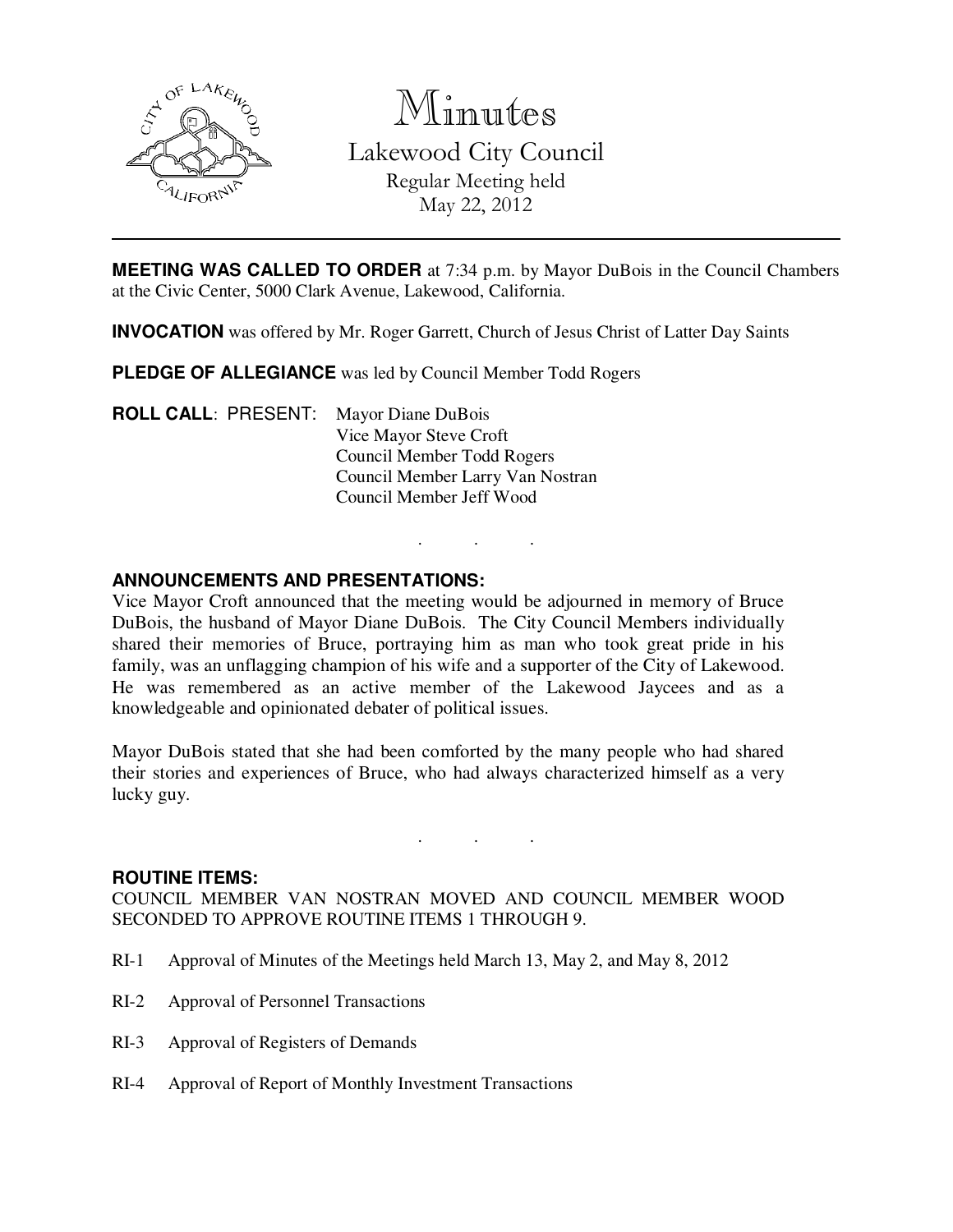#### **ROUTINE ITEMS:** Continued

- RI-5 Approval of Renewal of Memorandum of Understanding to Provide Assistance for Household Pets and Service Animals Following a Major Disaster or Emergency with Red Rover
- RI-6 Approval of Memorandum of Agreement with L.A. Gateway Region Integrated Regional Water Management Joint Powers Authority for Administration of Coyote Creek/Reach 1 of the Lower San Gabriel River Total Maximum Daily Load for Metals
- RI-7 Ratification of Amendment to Professional Services Consultant Agreement and Acceptance of Notice of Grant Completion for West San Gabriel River Parkway Phase 3 Development
- RI-8 Ratification of Purchase of Swimming Pool Equipment
- RI-9 RESOLUTION NO. 2012-18; A RESOLUTION OF THE CITY COUNCIL OF THE CITY OF LAKEWOOD ESTABLISHING DISABLED PERSON DESIGNATED PARKING ON THE EAST SIDE OF BELLFLOWER BOULEVARD EAST SERVICE ROAD WITHIN THE CITY OF LAKEWOOD

UPON ROLL CALL VOTE, THE MOTION WAS APPROVED:

AYES: COUNCIL MEMBERS: Van Nostran, Croft, Wood, Rogers and DuBois NAYS: COUNCIL MEMBERS: None

# **3.1 • 2012 SUMMER RECREATION PROGRAMS**

Recreation and Community Services Director Lisa Litzinger displayed slides and presented a report based on the memo in the agenda. She reported that her department had a full range of activities planned for all ages over the summer, with events like the annual Civic Center Block Party on June 30th; the Summer Concerts in the Park at Del Valle Park; the Finally It's Friday family programs; Summer Day Camp; Aquatics programs at Mayfair and McCormick Pools; Lakewood Youth Sports baseball, softball and t-ball; and over 470 contract classes for youth and adults. She concluded by urging Lakewood residents to check out the new summer recreation catalog due out later in the week and take advantage of the programs offered. She also recommended the City Council declare July as Parks Make Life Better! month in the City of Lakewood.

. . .

VICE MAYOR CROFT MOVED AND COUNCIL MEMBER ROGERS SECONDED TO ADOPT RESOLUTION NO. 2012-19.

RESOLUTION NO. 2012-19; A RESOLUTION OF THE CITY COUNCIL OF THE CITY OF LAKEWOOD DECLARING JULY IS PARKS MAKE LIFE BETTER!® MONTH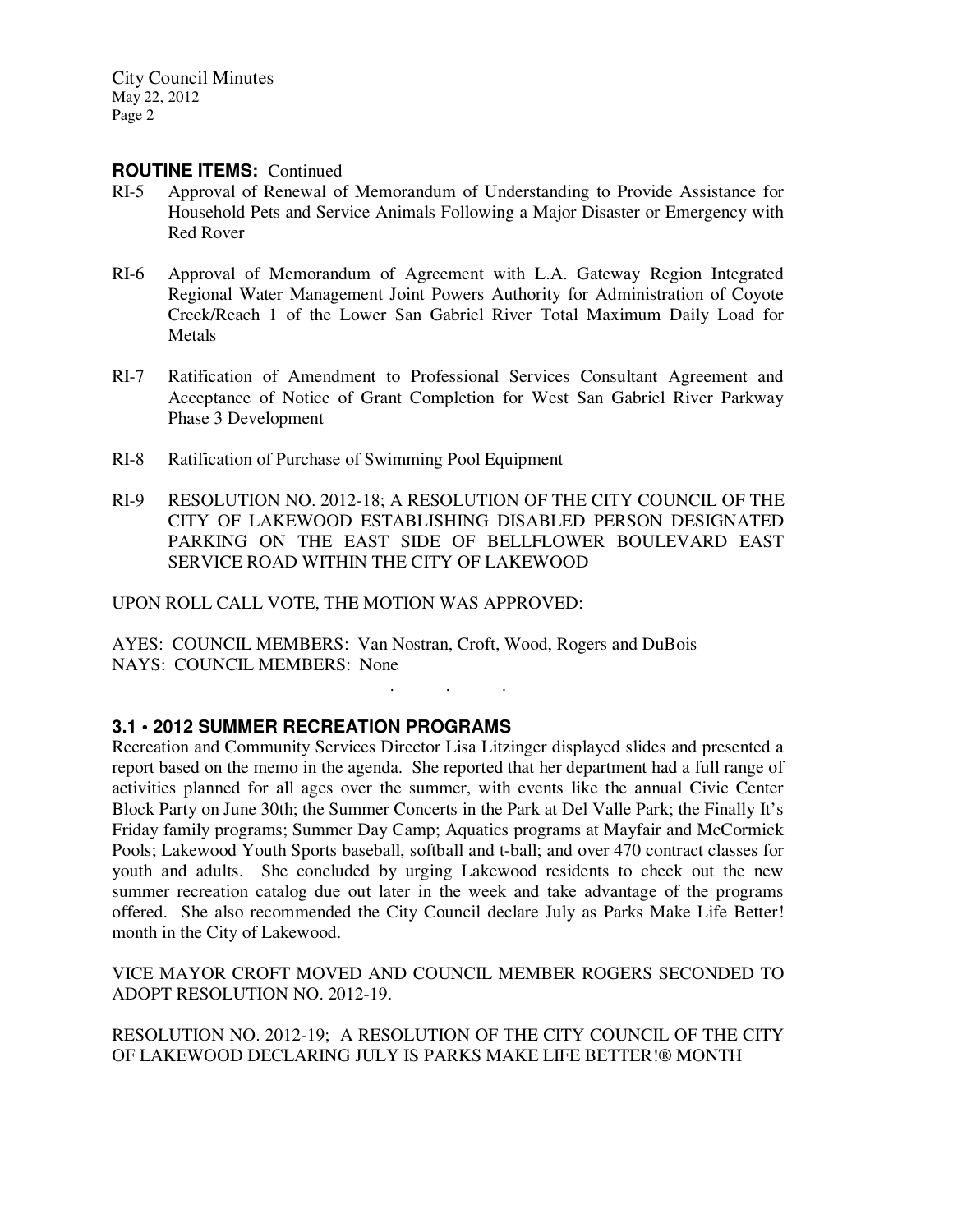City Council Minutes May 22, 2012 Page 3

# **3.1 • 2012 SUMMER RECREATION PROGRAMS** - Continued

UPON ROLL CALL VOTE, THE MOTION WAS APPROVED:

AYES: COUNCIL MEMBERS: Van Nostran, Croft, Wood, Rogers and DuBois NAYS: COUNCIL MEMBERS: None

. . .

# **SUCCESSOR AGENCY ACTIONS**

1. Approval of Registers of Demands VICE MAYOR CROFT MOVED AND COUNCIL MEMBER VAN NOSTRAN SECONDED TO APPROVE THE REGISTER OF DEMANDS. THERE BEING NO OBJECTION, IT WAS SO ORDERED

### 2. Oversight Board Update

The Director of Administrative Services provided an overview of action taken at the special meeting of the Oversight Board on May 22nd. The Board had agreed to the Department of Finance demand that certain items be removed, such as items not covered by currently pending legislation, including the City loans that were not initiated within two years of the project areas, City loans that were initiated within two years of the project areas, and housing loans, with the understanding that the City reserves the right to put those loans back into the ROPS if legislation is passed that would so allow.

City Attorney Steve Skolnik advised that with the looming deadline for the release of property tax payments on June 1st, it was prudent to remove those items holding up approval by the Department of Finance. He stated that it was hoped that the DOF would provide clarity in their requirements within the next few days.

VICE MAYOR CROFT MOVED AND COUNCIL MEMBER ROGERS SECONDED TO ADOPT THE AMENDED RECOGNIZED OBLIGATIONS PAYMENT SCHEDULE, CONSISTENT WITH THE ACTIONS OF THE OVERSIGHT BOARD AND AUTHORIZE THE DIRECTOR OF ADMINISTRATIVE SERVICES TO MAKE SUCH OTHER CHANGES, AS REQUESTED BY THE CALIFORNIA DEPARTMENT OF FINANCE, TO INSURE RECEIPT OF THE JUNE 1, 2012 PAYMENT. UPON ROLL CALL VOTE, THE MOTION WAS APPROVED:

AYES: COUNCIL MEMBERS: Van Nostran, Croft, Wood, Rogers and DuBois NAYS: COUNCIL MEMBERS: None

# **SUCCESSOR HOUSING ACTIONS**

1. Approval of Registers of Demands VICE MAYOR CROFT MOVED AND COUNCIL MEMBER ROGERS SECONDED TO APPROVE THE REGISTER OF DEMANDS. THERE BEING NO OBJECTION, IT WAS SO ORDERED.

. . .